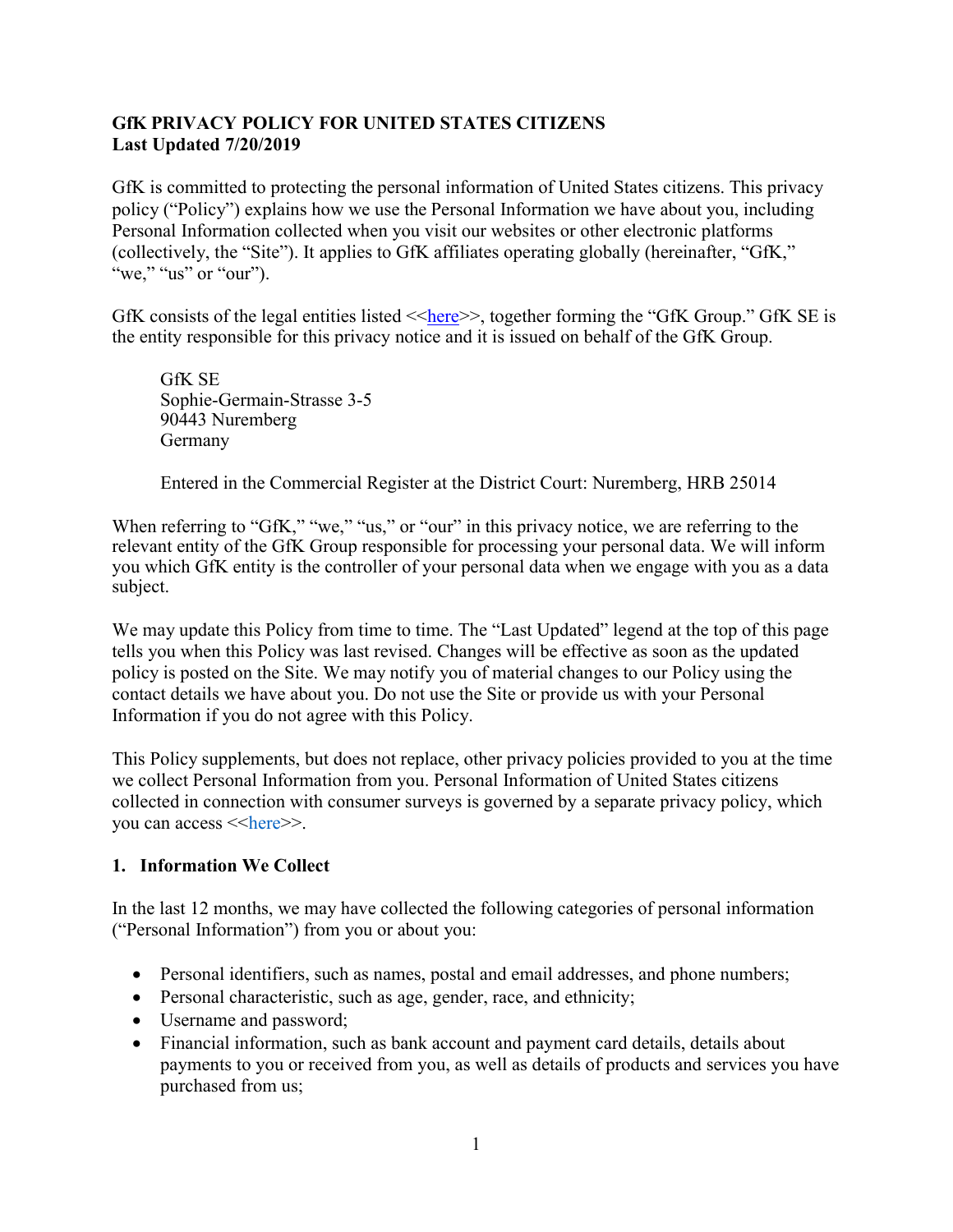- Employment application information we collect from you if you apply for a job at GfK, such as data concerning your professional life, information included in your CV, graduation or other relevant certificates, and employers' references;
- Marketing and communications information, including your preferences in receiving marketing materials from us and from third parties, your preferred communication channels;
- Electronic information, including some Internet Protocol ("IP") addresses, browsing history, and search history, where such information is linked to you;
- Other personal information that you voluntarily provide to us when you complete our surveys, participate in our campaigns, or otherwise engage with us on our Site.

We also collect information that is not considered Personal Information (referred to as "Other Information" in this Policy) because it cannot be used to identify or describe you, or because it is considered public data. This information may include:

- Monitoring data, such as computer type, browser type, screen resolution, and other statistical data involving use of our Site.
- Aggregated data, such as general and aggregated information where the end product cannot be used to personally identify you or any other user of our Site.

# **2. How We Collect Information**

We collect Personal Information when you voluntarily provide it, such as when you contact us through the Site, apply for a job or position with us, or subscribe to our services or publications. We also collect Personal Information when you interact with our Site, take an online survey, or when downloading content, or by logging into our client resources platforms. We may supplement this information with personal information about you obtained from third parties. For more information on our privacy practices with respect to consumer surveys, see our GfK US Consumer Surveys Privacy Notice <<[here>](https://f.hubspotusercontent20.net/hubfs/2405078/Privacy-Policy-US/GfK-US-Consumer-Survey-Privacy-Notice_July-2020.pdf)>.

We also use various data collection technologies to collect both Personal Information and Other Information:

- Cookies: To enhance your experience of the Site, we may use cookies. These are data that a web server transfers onto an individual's computer for recordkeeping and other purposes. If you do not want information collected through the use of cookies, you can disable or decline cookies via your Internet browser. More information can be found on your browser's website. Please be aware that if you choose to disable cookies, all features of our Site may not operate as intended.
- ETracker Technology: We use etracker technology to anonymously collect data about the behavior of visitors to our Site. The data collected with this technology is not linked to any Personal Information or otherwise used to identify any person. If this data is linked or reasonably linkable to an individual, we will treat this linked data as Personal Information under this Policy.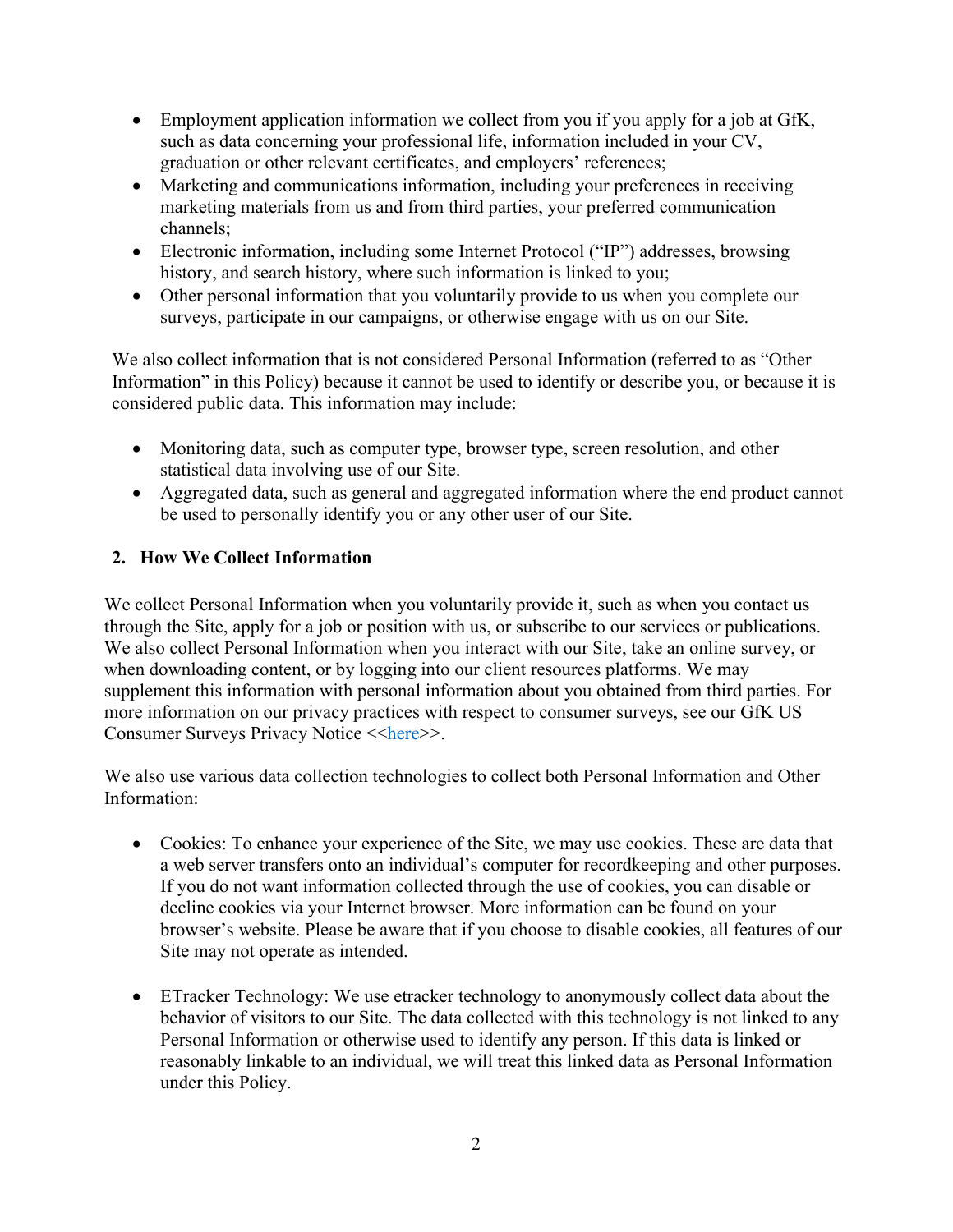- Hubspot: Parts of our Site use HubSpot to personalize your web experience. HubSpot uses cookies to collect Other Information about you. If you voluntarily provide us Personal Information (such as your name, email address, or phone number), HubSpot may link that Personal Information to the Other Information it collects.
- Social Media Plug-Ins: We may collect information that you have made public via your social media accounts. As a convenience to you, our Site uses plug-ins from social media networks like Facebook, Twitter, and LinkedIn. These plug-ins are indicated by the social networks' respective logos on the Site and are used to establish a direct connection with the servers of these social networks. Integration of the plug-in allows the social media network to receive information that you have loaded onto our Site. For example, if you are logged in with Facebook while you use our Site, the plug-in will be able to assign your visit to your Facebook account. This information exchange takes place automatically. To prevent this exchange, you can log out of your social network before using this Site and/or disable cookies through your web browser.

### **3. Why We Collect Information**

We collect Personal and Other Information for both business and commercial purposes. Business purposes are operational, and when we collect Personal Information for these reasons, we do so only to the extent necessary to achieve our operational purpose. Commercial purposes are related to our economic interests. For information on why we collect Personal and Other Information via our consumer surveys, see our GfK US Consumer Surveys Privacy Notice << here >>.

We collect Personal Information for the following purposes:

#### Business Purposes

- To maintain and improve our Site;
- To respond when you contact us;
- To make decisions about the possible conclusion of an employment contract;
- To audit our compliance with relevant law;
- To detect and prevent data security risks; and
- To administer user accounts.

#### Commercial Purposes

- To deliver services to you;
- To request feedback about our Site and/or services;
- To improve our products and services;
- To improve our internal marketing plans and materials;
- To communicate with you about services and/or products that we believe will interest you, with your consent; and
- To give you access to the non-public areas in our Site.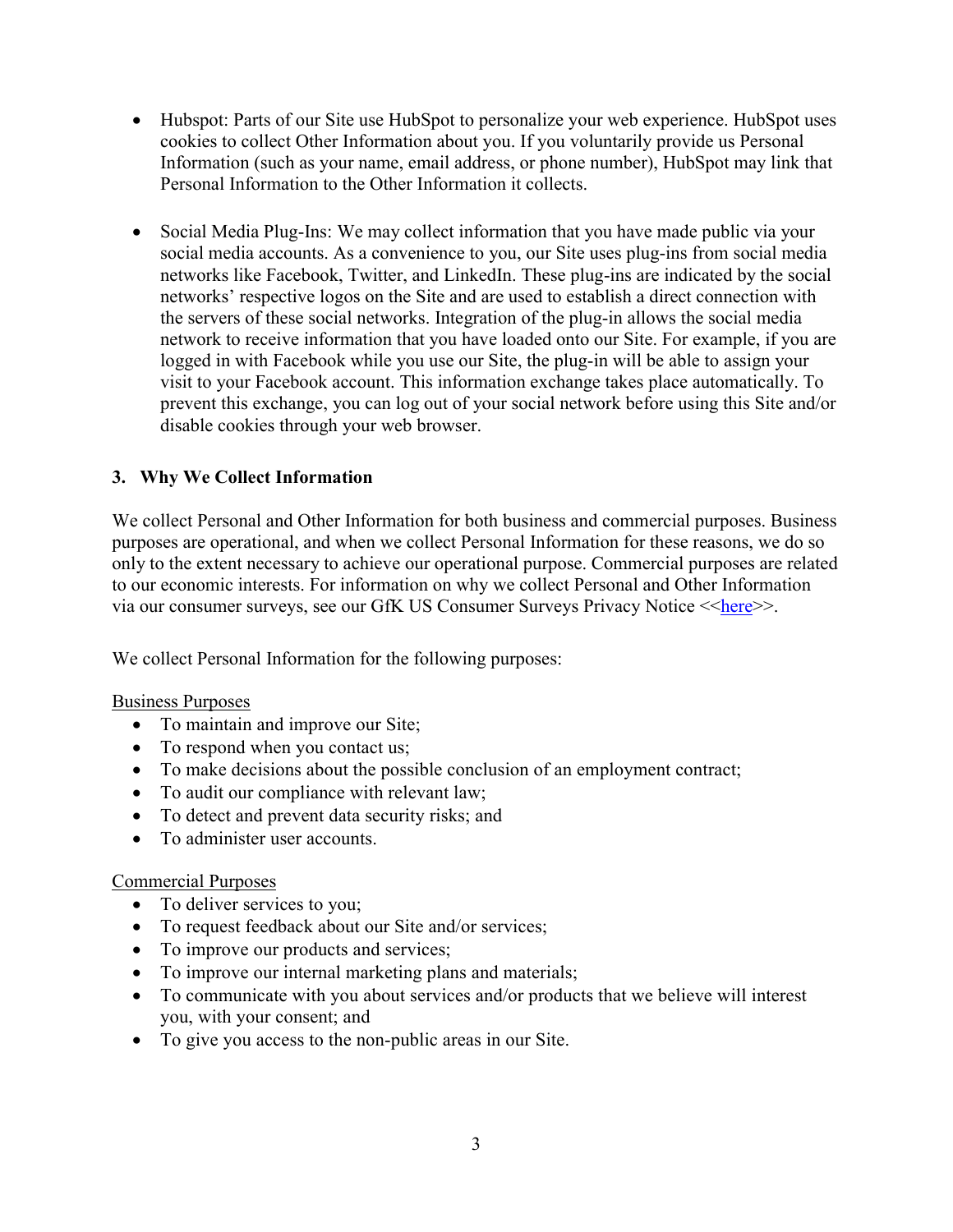## **4. When We Share Information With Others**

It is not our practice to sell the Personal Information collected from your use of our Site. We have not sold any Personal Information collected under this policy in the last 12 months. If you would like to learn more about how we sell data collected via our consumer surveys, please consult the GfK US Consumer Surveys Privacy Notice, available  $\leq$ here $\geq$ .

We may share the categories of Personal Information listed in Section 1 with our affiliates and third parties as follows:

- With our affiliates during the past 12 months: The GfK group consists of several companies. Your Personal Information may be transferred to other entities within the GfK group for business purposes.
- With service providers during the past 12 months: Service providers are entities employed by us to help run our business. We share Personal Information with service providers for our business purposes. They are contractually prohibited from using or sharing your Personal Information for any reason other than the task for which they were hired.
- With law enforcement, response to emergencies, and compliance: We may use and disclose your Personal Information to others as we believe to be appropriate: (a) to comply with laws, rules, or regulations in any country in which we operate, including laws outside your country of residence; (b) to comply with legal process; (c) to respond to requests from government or public authorities, including government and public authorities outside your country of residence; (d) to enforce our Terms of Use; (e) to protect our operations or those of any affiliated entities; (f) to protect our rights, privacy, safety or property, and those of our affiliated entities, you, or others; and (g) to permit us to pursue available remedies or limit the damages that we may sustain.
- With a corporate sale or organization: We may disclose or transfer any and all Personal Information to an affiliated entity or third party (and their respective advisors) in connection with any reorganization; merger; sale; joint venture; assignment; transfer; or other disposition of all or part of our business, assets, or stock (including in connection to bankruptcy or similar proceedings).
- With a joint venture partner in the past 12 months: We disclose or transfer any and all Personal Information to an affiliated entity or third party (and their respective advisors) in connection with a joint venture.

# **5. Your Rights**

You have the following rights regarding your Personal Information:

 You can request information about our collection and use of your Personal Information over the past twelve (12) months concerning: (i) the categories of Personal Information we collected about you, (ii) the business or commercial purpose for collecting or selling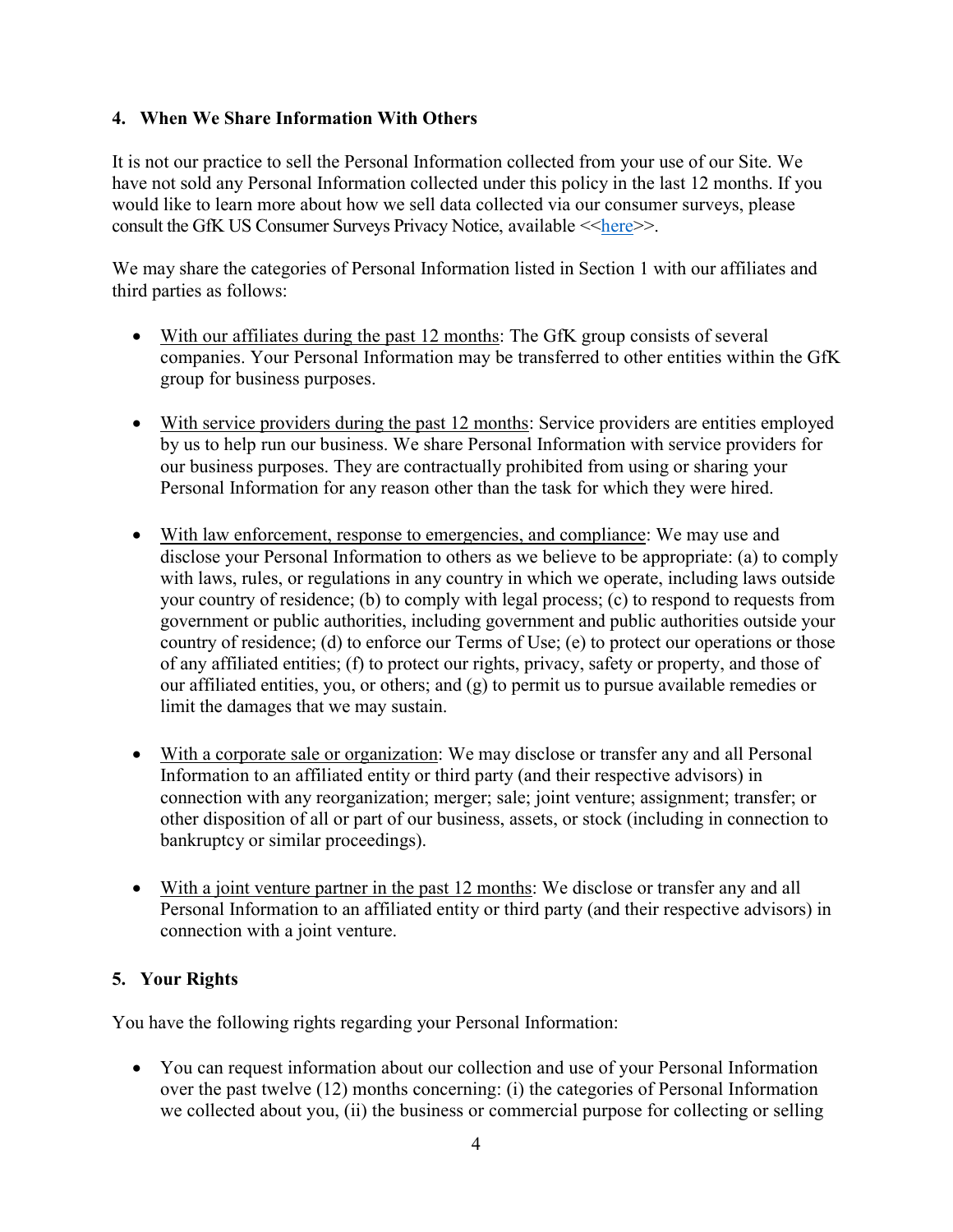your Personal Information, (iii) the categories of sources from which your Personal Information is collected, and (iv) the categories of third parties with whom we share your Personal Information. You can request a list disclosing the categories of your Personal Information we may share in connection with our business purpose.

- You can request to receive a copy of your Personal Information in a structured, commonly used, and machine-readable format.
- You can request that we delete your Personal Information, subject to certain legal exceptions communicated to you in response to your request, as applicable.
- You can opt out of direct communication from us regarding services and/or products we believe will interest you by clicking the "Unsubscribe" link that appears at the bottom of the email.
- We will not treat you differently because you have exercised one of the rights outlined above. Our decision to deny your request pursuant to this Policy as permitted by law does not constitute discrimination.

# **6. How to Exercise Your Rights**

If you would like to submit one of the requests described above, you may use either of the following methods:

- Call our toll-free number (1-800-209-8242) and make your request.
- Submit your request via email to dpo.americas $@g$ fk.com.
- Write to us at: GfK US

Attn: Privacy Requests 200 Liberty Street 4th Floor New York, NY 10281

To opt out of direct communication from us, you can use one of the above methods or click the "Unsubscribe" link that appears at the bottom of every email we send.

### Verifying Your Request

To verify that the request is really coming from you, we may request additional personal information permitted by law. We will use this information only to confirm your identity. We will delete any additional information collected for verification purposes as soon as we have verified your identity. If we are unable to verify your identity, we will not be able to comply with your request.

### Authorizing an Agent

You may designate an authorized agent to make the request for you. Authorization must be done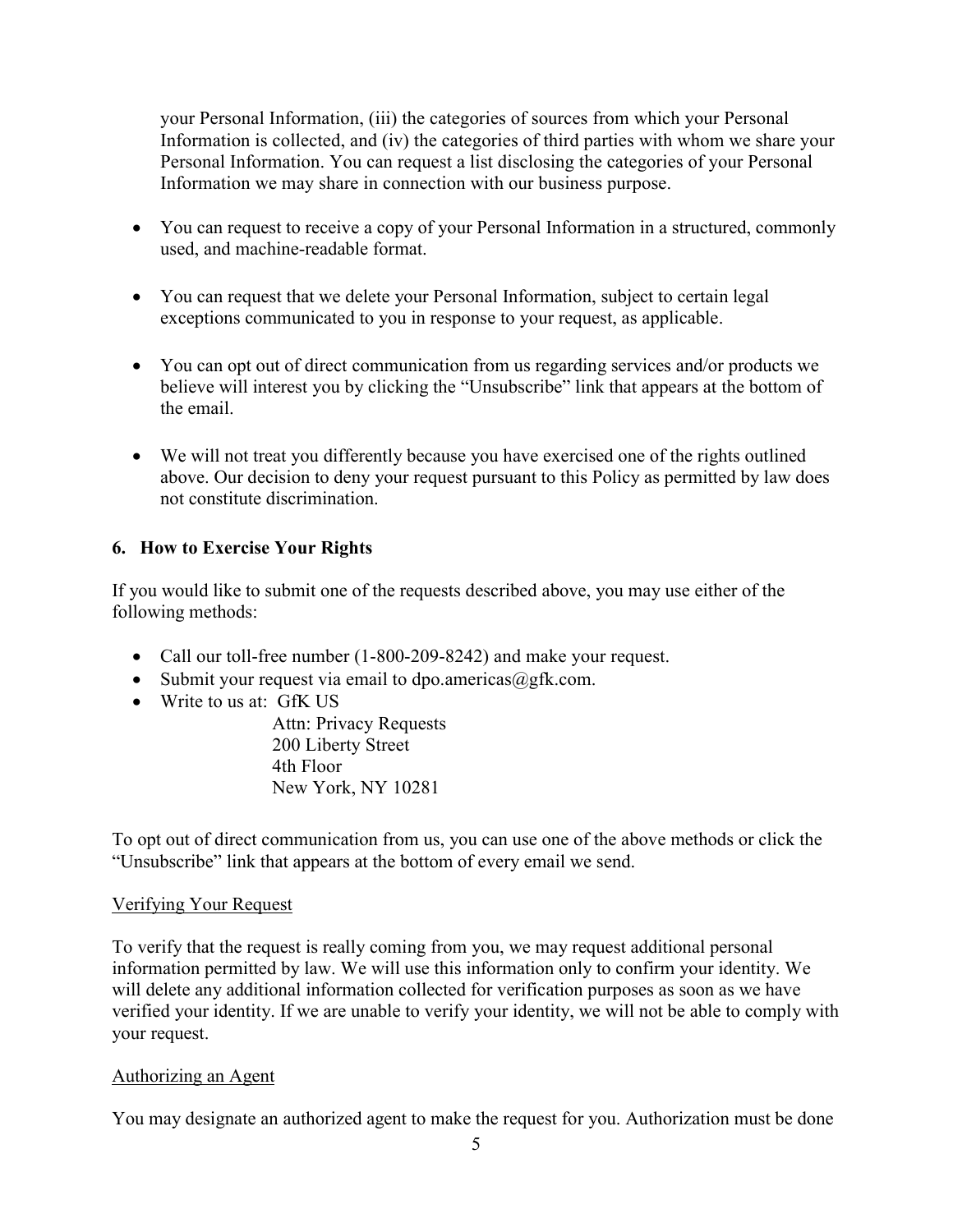in writing and signed, and the writing must identify the agent and explain what request they are authorized to make. Your authorized agent must include a copy of this writing with the request. If your agent has power of attorney pursuant to applicable law, you are not required to complete a signed writing. However, your agent must submit proof of the power of attorney with the request. If your agent does not submit proof of authorization with the request, we will deny the request.

### Responding to Your Request

We will let you know that we have received your request within 10 days of the date you submitted the request. Our response will also include information about how we will verify your request and when you should expect a response. We will substantively respond to requests to know and delete within 45 days of the date we received the request.

If you have requested that we delete your Personal Information, we may comply with that request by:

- Permanently and completely erasing the Personal Information from our system;
- De-identifying the Personal Information (so that the information cannot reasonably identify, relate to, or describe a particular person); or
- Aggregating the Personal Information (compiling information among a group of consumers and removing consumer identities, so that the information cannot reasonably be linked to an individual or household).

When we respond to your request, we will specify the manner in which we have complied. We will maintain a record of your request to delete as required by applicable law, for a minimum period of 24 months.

### **Exceptions**

We will be unable to comply with consumer requests in certain circumstances:

- We cannot comply with requests to know specific pieces of personal information if that disclosure would create a substantial, articulable, and unreasonable risk to the security of that information, a consumer account, or our business.
- We will not disclose any government-issued identification number, financial account number, health insurance or medical identification number, account password, or security questions/answers.
- We will not disclose information when disclosure violates federal or state law.
- We will not delete information that is de-identified.
- We may be required to retain personal information for compliance with legal obligations and statutory retention provisions.

If we deny your request, we will inform you of our decision and explain the basis for denial.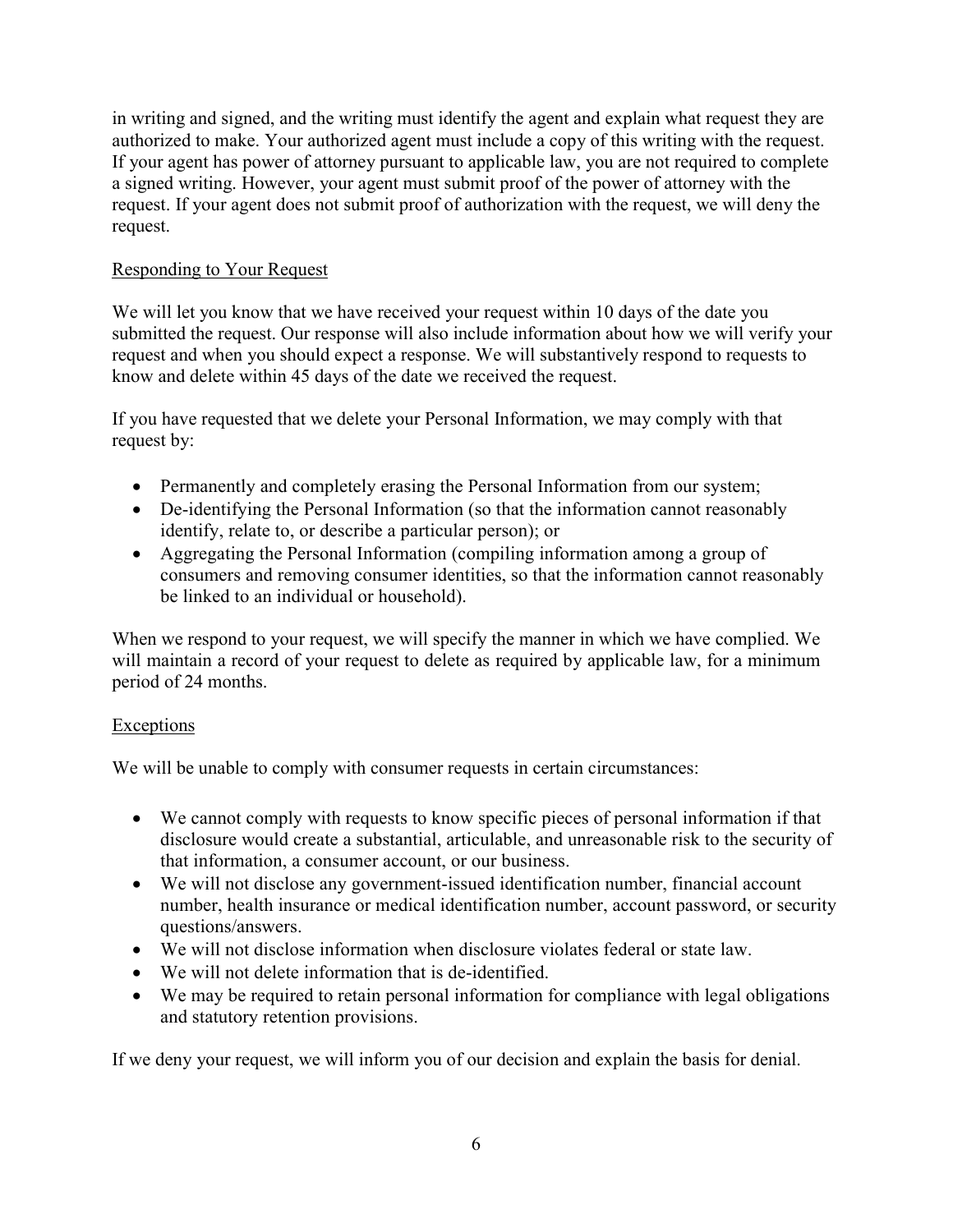# **7. Data Security**

We take steps to protect your Personal Information from unauthorized or unlawful processing; improper disclosure, alteration, deletion, destruction, or damage; and accidental loss. Our safeguards include, but are not limited to, pseudonymization and encryption of data. In addition, our systems are periodically subjected to security assessments, and all GfK employees who work with personal information are regularly trained in the correct handling of personal information.

# **8. Links to Third-Party Sites**

The Site may contain links to other websites, such as social media websites. Please be aware that we are not responsible for the privacy practices or the online content of such third parties. Those privacy policies may differ from ours. We encourage you to read the privacy policy of each third party website you visit before sharing your information with that third party.

# **9. Do Not Track Disclosure**

We do not support Do Not Track browser settings and do not currently participate in any "Do Not Track" frameworks that would allow us to respond to signals from you regarding the collection of your Personal Information or cookie data.

# **10. Protecting Kids' Privacy**

Our Sites are not intended for use by children under the age of 16. We do not knowingly collect Personal Information from children on this Site, and the Site is not intended to attract children. If you believe we have collected Personal Information about your child, please contact us using the Contact Information in Section 11, below.

# **11. Contact Information**

If you have questions about this Policy, please contact us at:

• Address: GfK US

Attn: Privacy Requests 200 Liberty Street 4th Floor New York, NY 10281

- Phone: 1-800-209-8242
- $\bullet$  Email: dpo.americas@gfk.com

If you choose to contact us via email about this Privacy Policy, please mark the subject heading of your email "Privacy Inquiry."